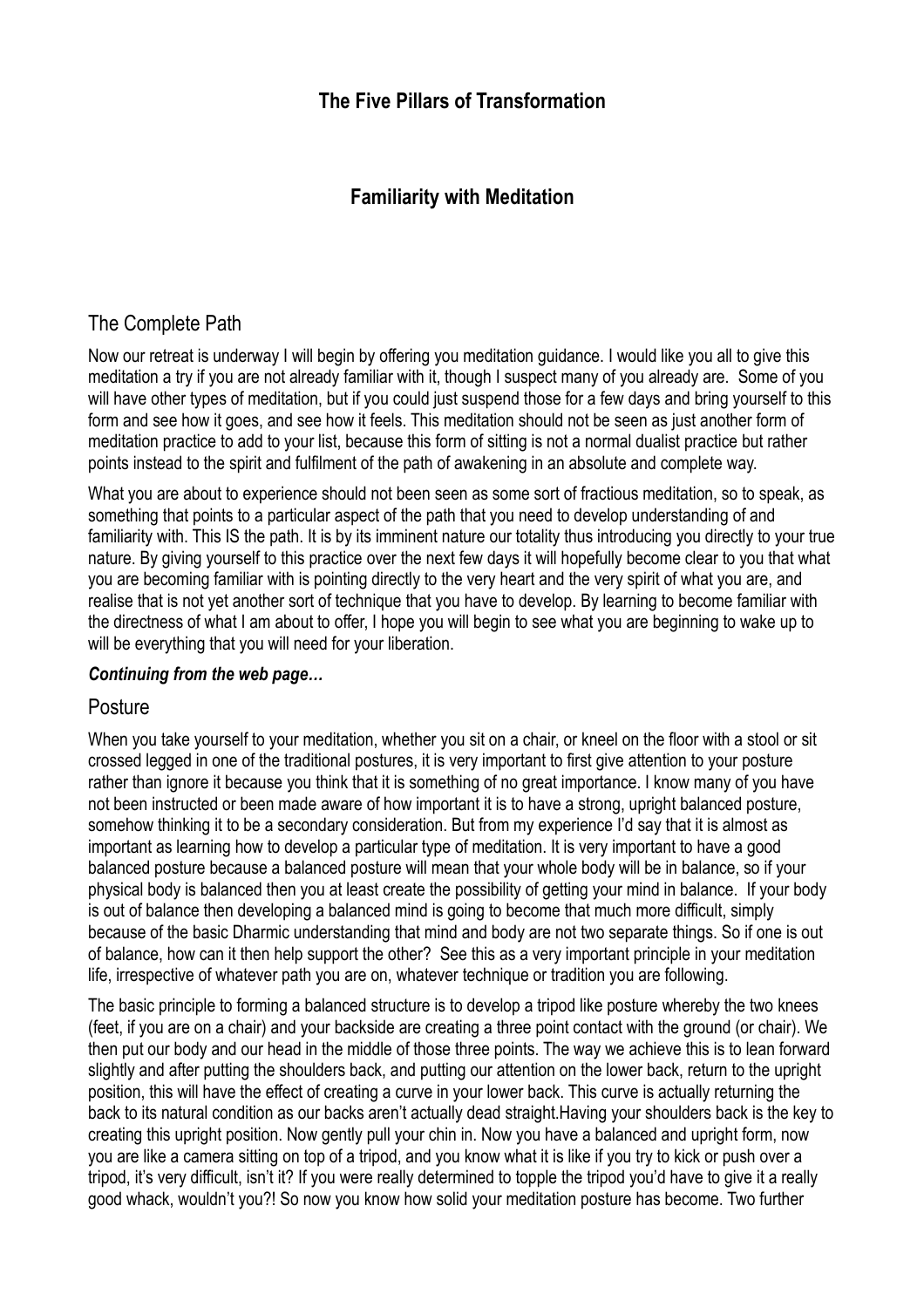things you now have to do is first put your hands in a meditation mudra. Again, there are options so find one that you feel comfortable with or one that goes with the tradition you follow. In our group practitioners are encouraged to lay the left hand on top of the right and lay them on the lap with the thumbs lightly pressed together. The second thing is to put in place the eye posture. One option is to simply close them as you would do before you go to sleep, or the superior way is to have them half open and gaze at a point on the floor about a metre in front of you. There is still a further option and that is to have your eyes fully open and looking straight ahead. With all now in place what finally remains is to take a deep breath and slowly and silently exhale. Now you are fully prepared.

If you choose to ignore this preparation and sit with an unskilful posture your shoulders may slump and your head will drop sideways or downwards and your mind will become dull, or you may even fall asleep. What sort of environment is this you're creating if you are aspiring to insight and liberation? There is also the added consideration that because you have an imbalanced posture in time you may damage parts of your body. Your posture is an important consideration so please don't neglect this feature of your spiritual journey.

### Preliminary Concentration

When you feel settled, bring your attention to the lower part of your body, just below the navel to what is called the hara, or the emotional seat. Breathe naturally and keep your attention on the rise and fall of your abdomen. It is important to never try to force or control your breathing. If you don't already breathe through your abdomen, rather, as most of us do, breathe through your chest instead, re-train yourself to do so. This is important for two reasons. First, because it is not natural to breathe in this way you will in fact only half fill your lungs with air before exhaling. And second, by breathing the natural way, which is to completely fill the lungs from the bottom up through using the abdomen, you will be bringing the weight of the whole breathing activity into the lower part of the body so helping to anchor yourself still firmer to the ground.

When thoughts and mental pictures continually distract you, catch yourself and bring your awareness back into your body over and over again and into the rise and fall of the abdomen and develop concentration there, thus forming a one-pointed mind. The method we employ is just one of the many methods of anapanasati or mindfulness of breathing, but this is the only stage we employ in our group to develop concentration, although the practice of anapanasati, which is the cornerstone of Buddhist meditation practice, offers many more stages.

We use this technique as a skilful way to settle and quieten the mind. It is not a practice that we develop to the extent we become absorbed, nor do we move on to more subtle subsequent stages. It is used merely as a means to an end, so when you feel pretty much gathered up and concentrated and mentally settled we let it go. Because you use it only as a means to an end there is no time scale for employing this technique. You may only need to use it for a few seconds or maybe a few minutes. If you are feeling pretty much gathered up you may not bother to use it at all. I'm sure in time you will come to the stage when you will never need to make use of it again. But if you are still feeling scattered you could stay with this method for the whole period of meditation, maybe for several periods, or even days or weeks.

It doesn't matter how long you need to employ this method to develop concentration because this acceptance of how it happens to be for you just now points to a very important principle that goes to the very heart of our so called practice. Right here at the start of your meditation you have the opportunity to awaken to the insight found at the heart of this form of practice.

We may go into our meditation thinking "I'll do this concentration exercise for just a little while then move on to the really important stuff just as soon as I can", all in the expectation of finishing something off and then moving on to doing something new and achieving something important, even profound. Falling yet again into the trap that only feeds the very thing we are learning to wake up to and let go of, and that is the conditioning that we are meditating to achieve and become something.

Right here at the beginning of your meditation with the experience of staying with the concentration exercise you can begin to see clearly that all of us are in a constant mode of wanting to do something and to achieve. You know this concentration practice is only an expedient means, so frustration may well up: that makes you want to let it go and get on with the real business of this meditation which is about expansiveness and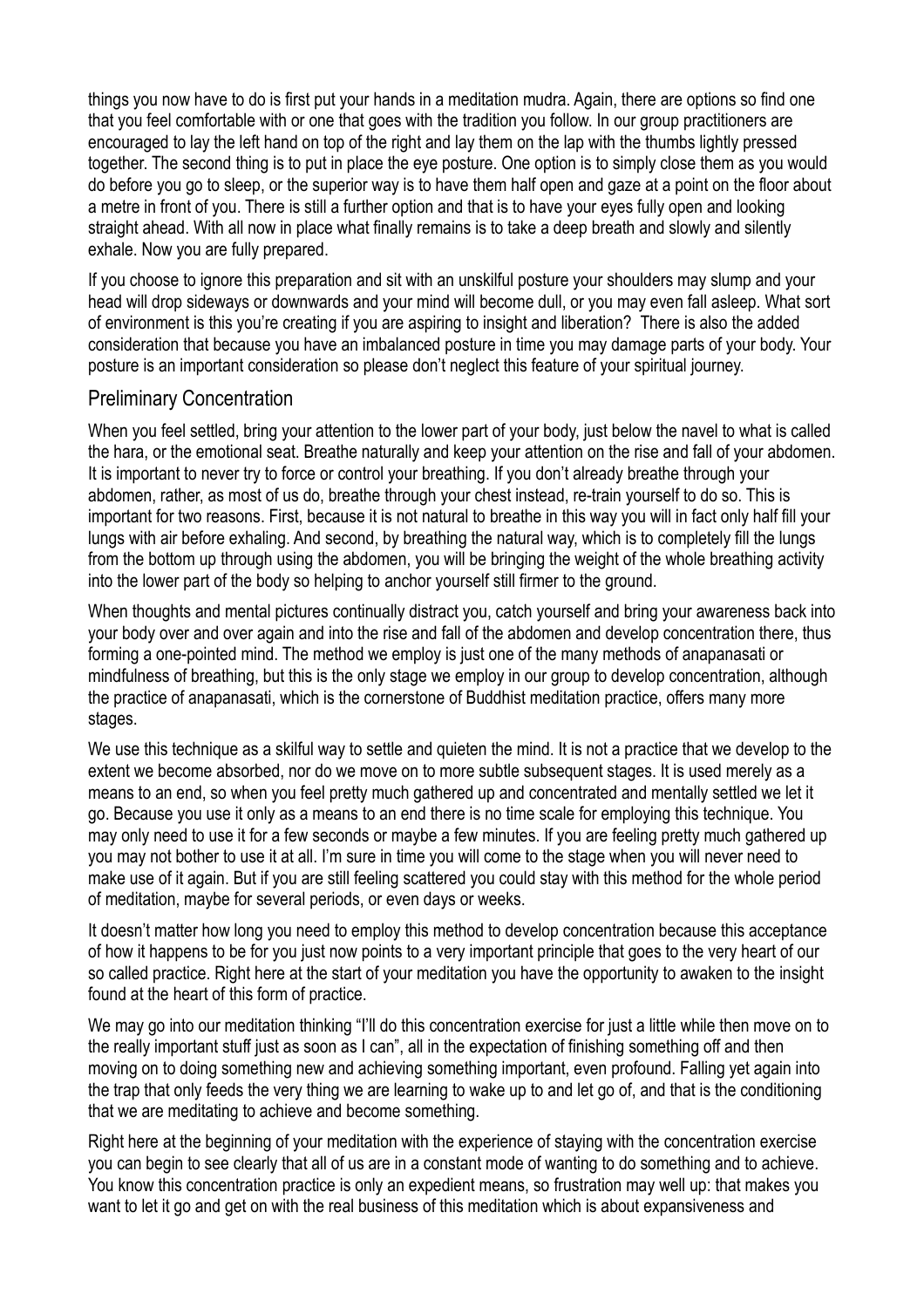stillness. Yet right here before you let go of this preliminary exercise you begin to taste the essence of what characterises the direct path which is that you are not trying to achieve or become but instead learning simply to accept yourself and wake up to what you are, right in this present moment.

So if you are getting all worked up because your mind is all over the place and you think you are failing and having a bad day, stay with it. Remain still and stay with the breathing and the concentration until the concentration gathers and becomes acceptably firm. You don't have to become perfectly concentrated, so please don't imagine you have to reach those lofty heights.

## Letting Go

When awareness is established through concentration and you realise that your mind is gathered and onepointed, it is time to let go of that concentrated state whereby awareness is sharp and present but blinkered. Now relax and allow awareness to let go of its self-imposed one-pointedness and begin to expand and fill out. First begin to become aware of your body. Allow awareness to expand and see thoughts that may flit in and pass away, become aware of your feelings, any discomfort that maybe present in the legs or the posture, any emotion that may be present. Become alive and aware to the totality and sense of being alive and your general wellbeing.

Where there was once just a one-pointed mind largely unaware of anything other than itself, now there is a growing sense of spaciousness. Rest in that spaciousness, become like a mirror that sees all that comes into its field of reference but doesn't get involved with what is there. Allow awareness to free itself even more, to become even more expansive, now begin to allow yourself to awaken to the environment that you are in.

In this particular environment become aware you are not alone and that there are others in this room. Sense the bodies that surround you, smell the incense that burns. Hear the bird singing on the tree outside, hear the wind that blows through its branches. Now there is a car driving past on the nearby road. Even a jet fighter flying overhead. Open to the totality of your awareness, your experience of being alive. Learn to rest peacefully in the complete openness of your totality. This is all, there is nothing else. In time come to realise that this freedom and unsullied experience of pure awareness is not something created but actually discovered.

## Creating the World

We will, of course, soon realise that this simplicity of abiding is not easy to awaken to let alone maintain. (Here lies the reason why we need the support and guidance of the Dharma and a Dharma teacher and sangha. This is why Buddhism exists with its myriad skilful ways of bringing us ultimately to the truth and our true nature). There is always the chattering mind that wants to muscle in. We come straight up against our powerfully ingrained conditioning fuelled by the sense of self that always wants a piece of any experience. For example, sitting here now in the quietness of this environment you hear that car approaching from the distance, and with the stillness and openness of your awareness you would like it to simply come into your experience and pass by without any opinions and attachments to it, but as it gets closer you become attracted to it and thoughts begin to arise and take you away from your spacious openness. Thoughts arise "I have come all this way to experience the peace of the Scottish countryside and now we have to put up with the distraction of a noisy motor car, why doesn't it just clear off and leave us alone!"

Sometimes we hear jet fighters flying over, and boy, are they noisy! Far noisier than a car, and we can get very upset with that as well, and so create a world around that experience also, can't we? Maybe not just a world of aversion but possibly one of desire instead and fall into a fantasy whereby you became the pilot of the plane and fly yourself away from the uncomfortable challenge of sitting here and having to be with yourself all day long and take yourself off to an adventure in a far off land! All sorts of thoughts and pictures of aversion and desire may come into your mind. We have an experience and then we build around it all these thoughts and mental pictures until self-identity becomes ever more entrenched. Thoughts of "I like, I don't like, I want, I don't want": the self comes and grabs hold of them and makes them 'mine', all in the name of reaffirming its existence.

Because you are now settled within the brightness of awareness you have a few moments when you can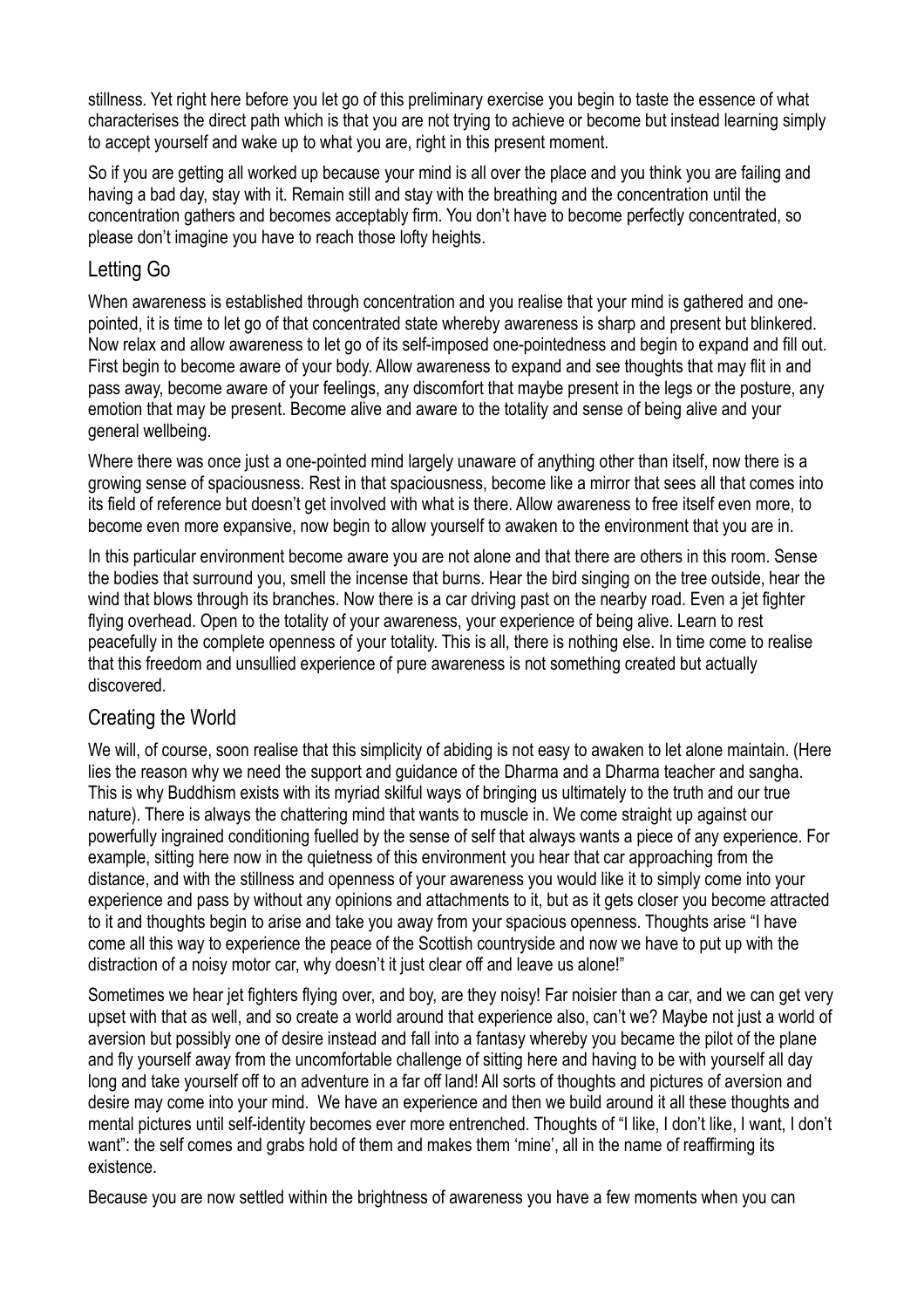catch yourself from falling into the familiarity of attachment. You can see the world coming and say to yourself "no, I'm not going to chase and become attached to this" and remain abiding in the clarity and no-thingness of awareness. Now you are not chasing after an object and losing your awareness in the world that has now come into being.

Now you are not caught up in things, not carrying things, not chasing or running away but instead you're staying in that openness and stillness and learning to stay with just that. With the commitment of coming back into that spaciousness, the firmer and more present your awareness becomes, the more you can stay there. In this peaceful state you may feel happy and may even become bathed in rapturous bliss that fills your whole being. When you experience the freedom of awareness I am sure you will enjoy the peace that comes with it but be careful not to get attached to these states: mara may come and encourage you to take this experience as being your primary motivation to meditate. Become ever more familiar with the mirror like quality of your awareness, awareness that sees and knows everything with ever increasing clarity but never chases or gets caught up in any of it.

## True Nature

As I said at the beginning of this talk, your meditation practice is more than just a meditation practice because now you have arrived at a point when there is no practice at all. You've arrived where there is nothing to do, nowhere to go and nothing to achieve. You've used skilful means to arrive where you now are but have let all those skilful means go. You are now at the threshold of your true nature where any form of doing cannot be.

Of course we are all familiar with our awareness and I'm sure for most of us we regard it as yet another one of my possessions or a part of me and what makes me up. We tend to see awareness in the same way we see my seeing, my hearing, my taste, my touch, my smell, my thoughts and all the experiences that come through these gates. These are all mine, these are all things and bits that go to make me up, these are all the little bits which when gathered together build my self-identity of being a person and of being alive. So we take awareness as being another one of those aggregates, but actually awareness is not one of those parts at all, not one of the five skandhas that we've all learned about.

Learning to come into our awareness, to abide in our still natural condition without using a technique is something that isn't generally done in the more conventional practices of Buddhism, is it? After all if we never employed even one of the many skilful tools of practice found within Buddhism how could we name what we do as being Buddhist? In dualistic Buddhism we are always filling awareness with something or other, so even in meditation we have things that we do, we use awareness but we are not really familiar with its innate unique qualities, not really prepared to just abide in that nakedness, that emptiness, that spaciousness. We must always be filling it up with something or other, and be doing something, mustn't we? We always want to put something in there so that we feel that we are achieving and feeling in control - "I want to be insightful, I want to be enlightened, I want to achieve, I want to become a different person" - reaching out to ideals. But with our practice we have only one aspiration and that is to awake to what we truly are and be in the present moment and be absorbed in our true nature beyond the world and suffering. So how do we fulfill this? We do nothing.

## No Practice

For us there is only awareness. We bring awareness into the centre of our mandala and give it unremitting attention, whether sitting, standing, walking or laying down. The whole of our aspiration to freedom all comes back to awareness, to that emptiness, to that spaciousness, without trying to put something in it, trying to fill it up, trying to create and become something. Aspiring to become ever more familiar with just being aware and learning to trust that openness that often comes with a sense of vulnerability where no self can abide. Through a willingness to catch ourselves wandering in the world and come back over and over again and return to the present moment and abide in our awareness with no desire to fill it up with anything.

Slowly, awareness and the clarity of awareness become ever more present and ever more established and begin to be something far, far more than you have ever thought awareness was. You have always thought awareness was a bit of me, a thing, an object and a part of a bundle but now through familiarity you see your